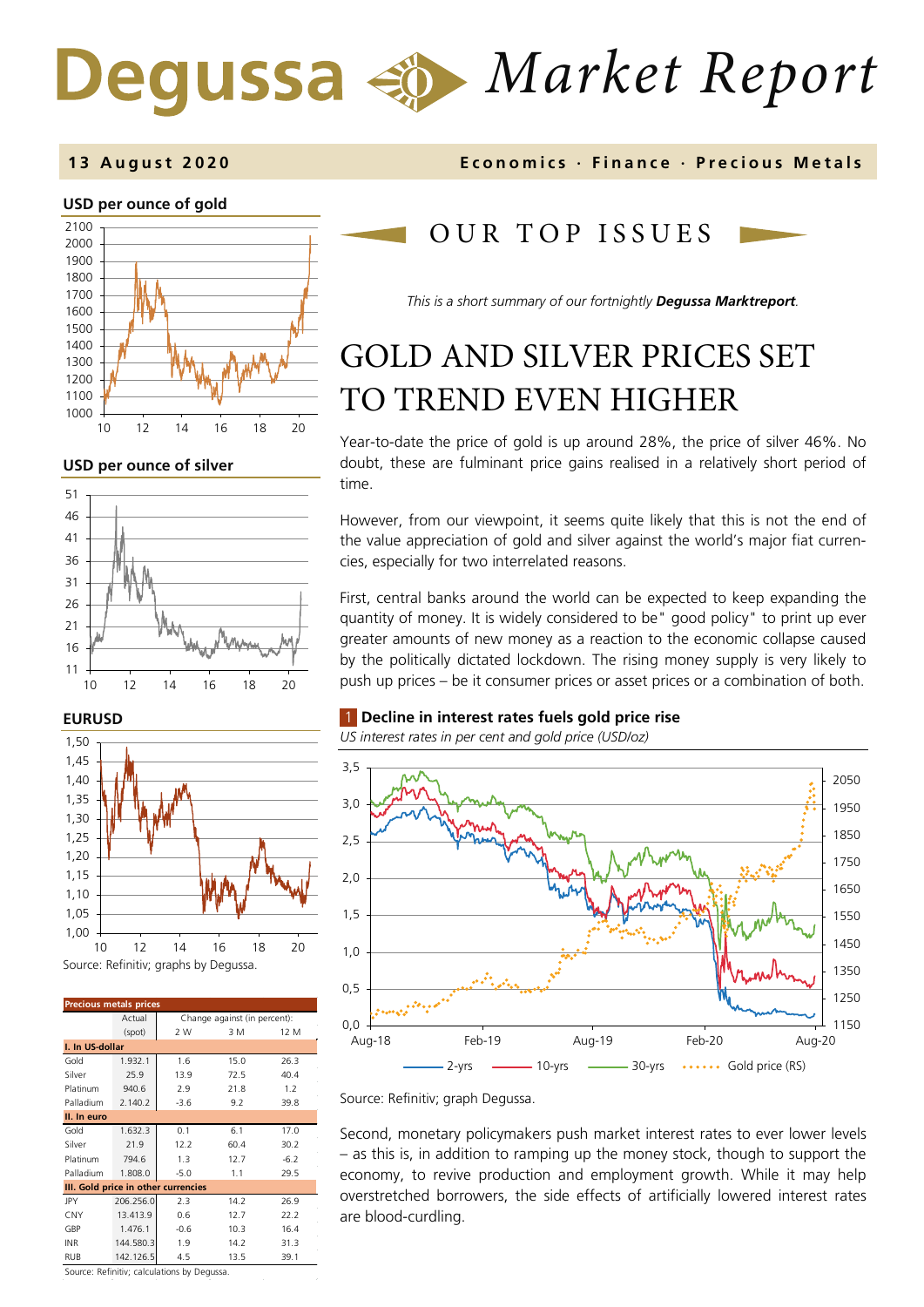## 2 **Dequssa**  $\rightarrow$  13 August 2020

**Precious metal prices (USD/oz) in the last 7 years**



Source: Refinitiv; graphs by Degussa.

It makes saving impossible. Without a positive real interest rate, there is no way to protect money holders against the loss of purchasing power of money. What is more, artificially suppressed interest rates cause price distortions in financial markets, fuelling speculative bubbles and malinvestment, which make the already crippled economies even more vulnerable to adverse shocks.

In this context it should be noted that the interest rate policy of the US Federal Reserves (Fed) is of the utmost importance, as the Fed is producing the world's reserve currency, the Greenback, and it is fair to say that US interest rates serve as the world's 'key interest rates'. If the Fed decides to bring interest rates down to zero, or even below zero, the impact will be tantamount to a seismic shock.

With the disappearance of US interest rates, global financial markets would lose their most important 'compass'. Trying to assess the fundamental value of, say, stocks, bonds, derivatives, and real estate would turn into fishing in murky waters, or engaging in blind guesswork. In such a scenario, chaotic consequences can be expected for financial markets and real economies.

Under these conditions, the relative attractiveness of holding gold and silver increases from an investor's viewpoint. The purchasing power of gold and silver cannot be debased by central banks running the printing presses. Moreover, gold and silver – in contrast to bank deposits and short-term debt – do not carry a credit default risk.

Furthermore, gold and silver provide a hedge against the downfall of the fiat money system – which may not be around the next corner (as the possibility of survival of the fiat money system is greater than most people might think), but which is an event that certainly carries more than a probability of zero.

Against this backdrop, we have edged up our price estimates for precious metals. The price of gold may reach the level of around 2.550 USD/oz by mid-2021 (with an upper band of around 2.780 USD/oz and a lower band of around 2.310 USD/oz). As far as the price of silver is concerned, a move toward 48 USD/oz in the coming 12 months appears plausible to us.

\*\*\*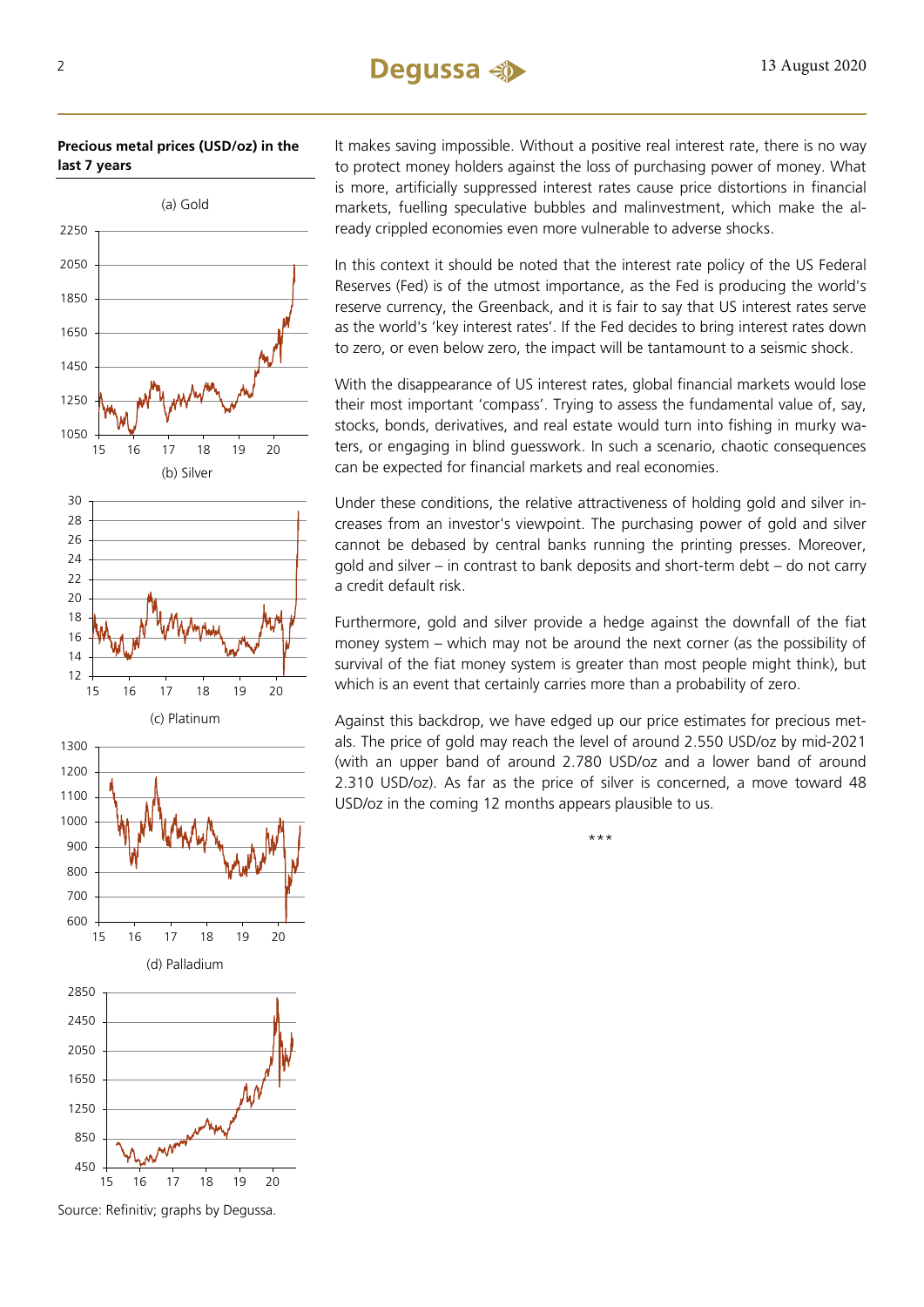# PRECIOUS METALS PRICES

**In US-Dollar per ounce**

|                          |        | Gold   |      | <b>Silver</b> |       | Platinum |        | Palladium        |
|--------------------------|--------|--------|------|---------------|-------|----------|--------|------------------|
| I. Actual                | 1929.2 |        | 25.9 |               | 935.8 |          | 2129.2 |                  |
| II. Gliding averages     |        |        |      |               |       |          |        |                  |
| 10 days                  |        | 1996.4 |      | 26.0          |       | 940.5    |        | 2143.9           |
| 20 days                  |        | 1929.0 |      | 23.8          |       | 909.8    |        | 2131.8           |
| 50 days                  |        | 1824.6 |      | 20.3          |       | 857.6    |        | 2007.8           |
| 100 days                 |        | 1759.3 |      | 18.0          |       | 814.4    |        | 2010.6           |
| 200 days                 |        | 1648.2 |      | 17.5          |       | 864.3    |        | 2058.1           |
|                          |        |        |      |               |       |          |        |                  |
| III. Estimates, mid 2020 |        | 2550   |      | 48            |       | 1059     |        | 2066             |
| (1)                      |        | 32     |      | 85            |       | 13       |        | $-3$             |
| <b>Band width</b>        | Low    | High   | Low  | High          | Low   | High     | Low    | High             |
|                          | 2310   | 2780   | 43.0 | 53.0          | 823   | 1295     | 1899   | 2299             |
| (1)                      | 20     | 44     | 66   | 105           | $-12$ | 38       | $-11$  | $\boldsymbol{8}$ |
| V. Annual averages       |        |        |      |               |       |          |        |                  |
| 2017                     |        | 1253   |      | 17.1          |       | 947      |        | 857              |
| 2018                     |        | 1268   |      | 15.8          |       | 880      |        | 1019             |
| 2019                     |        | 1382   |      | 16.1          |       | 862      |        | 1511             |

#### **In Euro per ounce**

|                                            | Gold                                    | <b>Silver</b>                            | <b>Platinum</b>                          | Palladium                                 |
|--------------------------------------------|-----------------------------------------|------------------------------------------|------------------------------------------|-------------------------------------------|
| I. Actual                                  | 1632.2                                  | 21.9                                     | 791.8                                    | 1801.3                                    |
| II. Gliding averages                       |                                         |                                          |                                          |                                           |
| 10 days                                    | 1692.8                                  | 22.0                                     | 797.5                                    | 1817.9                                    |
| 20 days                                    | 1652.0                                  | 20.3                                     | 779.1                                    | 1826.0                                    |
| 50 days                                    | 1594.2                                  | 17.7                                     | 749.2                                    | 1754.3                                    |
| 100 days                                   | 1573.6                                  | 16.0                                     | 728.0                                    | 1799.8                                    |
| 200 days                                   | 1482.6                                  | 15.7                                     | 777.8                                    | 1853.2                                    |
| III. Estimates, mid 2020<br>(1)            | 2300<br>41                              | 43<br>98                                 | 950<br>20                                | 1860<br>3                                 |
| <b>Band width</b><br>(1)                   | High<br>Low<br>2080<br>2510<br>27<br>54 | Low<br>High<br>47.9<br>30.0<br>37<br>119 | High<br>Low<br>740<br>1170<br>$-7$<br>48 | High<br>Low<br>2070<br>1710<br>15<br>$-5$ |
| V. Annual averages<br>2017<br>2018<br>2019 | 1116<br>1072<br>1235                    | 15<br>13<br>14                           | 844<br>743<br>770                        | 760<br>863<br>1350                        |

Source: Thomson Financial; calculations and estimates Degussa. Numbers are rounded.

 $(1)$  On the basis of actual prices.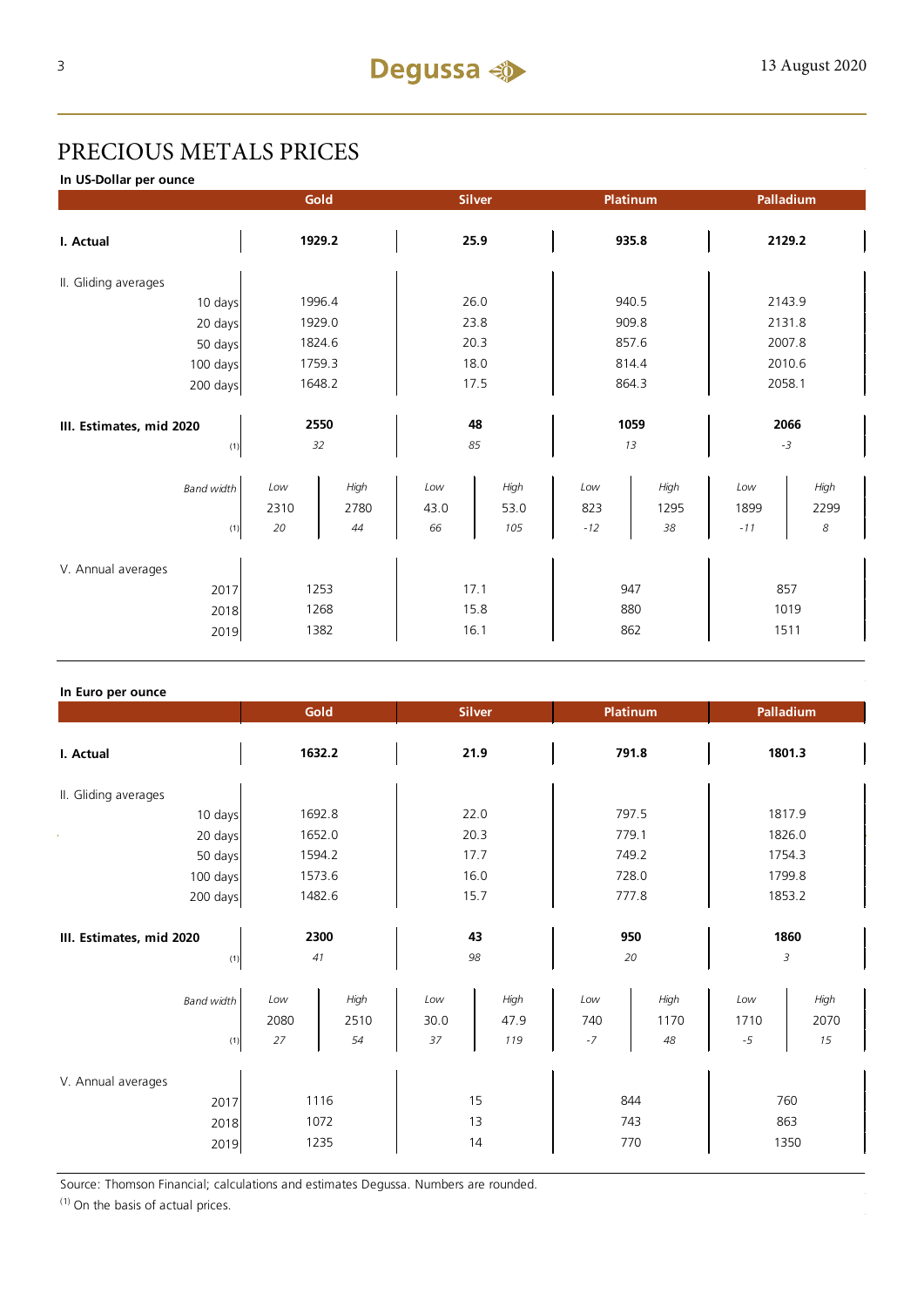## BITCOIN, PERFORMANCE OF VARIOUS ASSET CLASSES

#### **Bitcoin in US dollars**



Source: Refinitiv; graph by Degussa.

#### **Performance of stocks, commodities, FX and bonds**

(a) In national currencies (b) In euro





Source: Refinitiv; calculations by Degussa.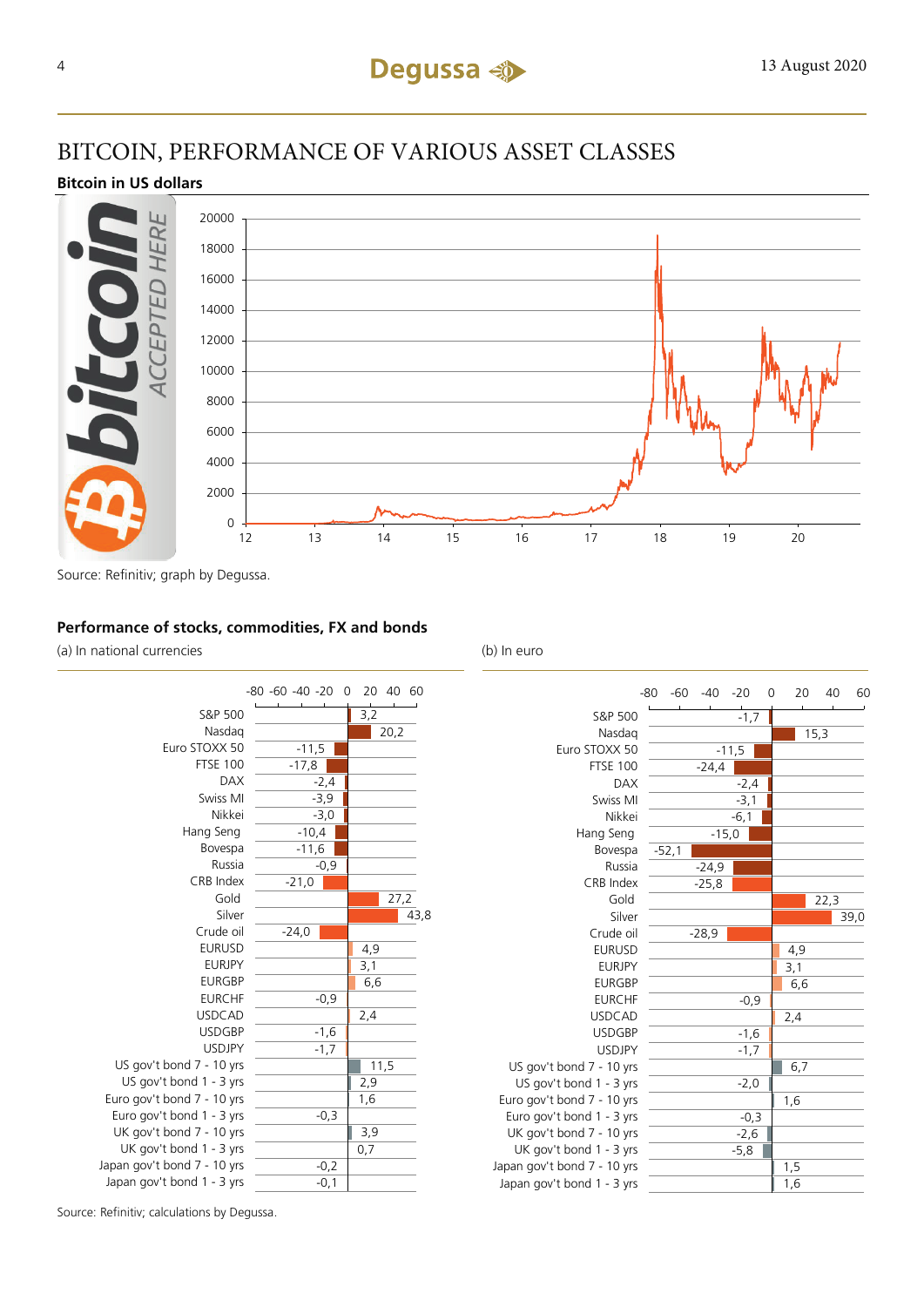#### **Articles in earlier issues of the** *Degussa Market Report*

| <i><b>Issue</b></i> | Content                                                                                              |  |
|---------------------|------------------------------------------------------------------------------------------------------|--|
| 13 August 2020      | Gold And Silver Prices Are Set To Trend Even Higher                                                  |  |
| 30 July 2020        | The Big Short In Official Currencies                                                                 |  |
| 16 July 2020        | "World Gold Price" Hits A New Record                                                                 |  |
| 2 July 2020         | Some Things You Need To Know About Money                                                             |  |
| 4 June 2020         | Gold in Times of Economic Crisis and Social Revolution                                               |  |
| 20 May 2020         | First the Money Supply Shock, Then the Inflation Shock                                               |  |
| 7 May 2020          | Be Aware of What Inflation Really Is                                                                 |  |
| 23 April 2020       | The Undesirable Effects of the Corona-Virus Relief Package                                           |  |
| 9 April 2020        | The Boom And Bust Theory That Does Not Crash                                                         |  |
| 26 March 2020       | With Mega Bail Outs, Governments Are The Big Winners                                                 |  |
| 12 March 2020       | The Truth About Money - Past, Present, Future                                                        |  |
| 27 February 2020    | Inflation Policy And Its Supporters                                                                  |  |
| 13 February 2020    | Gold-ETFs Versus Physical Gold: Difference Matters                                                   |  |
| 30 January 2020     | Do Not Think The Era Of Boom And Bust Has Ended                                                      |  |
| 23 January 2020     | Bull Markets, No Bubble Markets: Gold And Silver In 2020                                             |  |
| 19 December 2019    | The Inflation Sham                                                                                   |  |
| 5 December 2019     | Why the Feared Crash Keeps Us Waiting                                                                |  |
| 21 November 2019    | Asset Price Inflation and the Price of Gold                                                          |  |
| 7 November 2019     | ETFs Drive Gold Demand                                                                               |  |
| 24 October 2019     | The Inflationary Supply Of Unbacked US Dollars And The Price Of Gold                                 |  |
| 10 October 2019     | Let's Get Physical With Gold And Silver                                                              |  |
| 26 September 2019   | The US Dollar Beast                                                                                  |  |
| 12 September 2019   | The Inflationary Tide That Lifts all Boats but One                                                   |  |
| 29 August 2019      | The Disaster of Negative Interest Rate Policy                                                        |  |
| 15 August 2019      | The Gold Bull Market Is Back                                                                         |  |
| 1 August 2019       | Gold And Silver Prices - Get Going!                                                                  |  |
| 19 July 2019        | Facebook's Fake Money                                                                                |  |
| 4 July 2019         | It Looks Like A Gold Bull Market, It Feels Like A Gold Bull Market - Maybe It Is A Gold Bull Market? |  |
| 19 June 2019        | Good Money, Bad Money-And How Bitcoin Fits In                                                        |  |
| 6 June 2019         | Gold Outshines The US Dollar                                                                         |  |
| 23 May 2019         | The Boom That Will Have It Coming                                                                    |  |
| 9 May 2019          | The Crusade Against Risk                                                                             |  |
| 25 April 2019       | A Sound Investment Rationale for Gold                                                                |  |
| 11 April 2019       | Be Prepared For All Possibilities. The Case For Gold                                                 |  |
| 28 March 2019       | Sword of Damocles Over Asset Prices                                                                  |  |
| 14 March 2019       | The Big Central Banks Increase the Case for Gold                                                     |  |
| 28 February 2019    | The Fed Takes Full Control of the Bond Market - And Raises The Value of Gold                         |  |
| 14 February 2019    | Everything You Always Wanted to Know About Karl Marx and Central Banking (*But Were Afraid To Ask)   |  |
| 1 February 2019     | Pay Attention, Gold Investor: 'This Time is not Different'                                           |  |
|                     |                                                                                                      |  |

The Degussa Marktreport (German) and the Degussa Market Report (English) are available at: **www.degussa-goldhandel.de/marktreport**